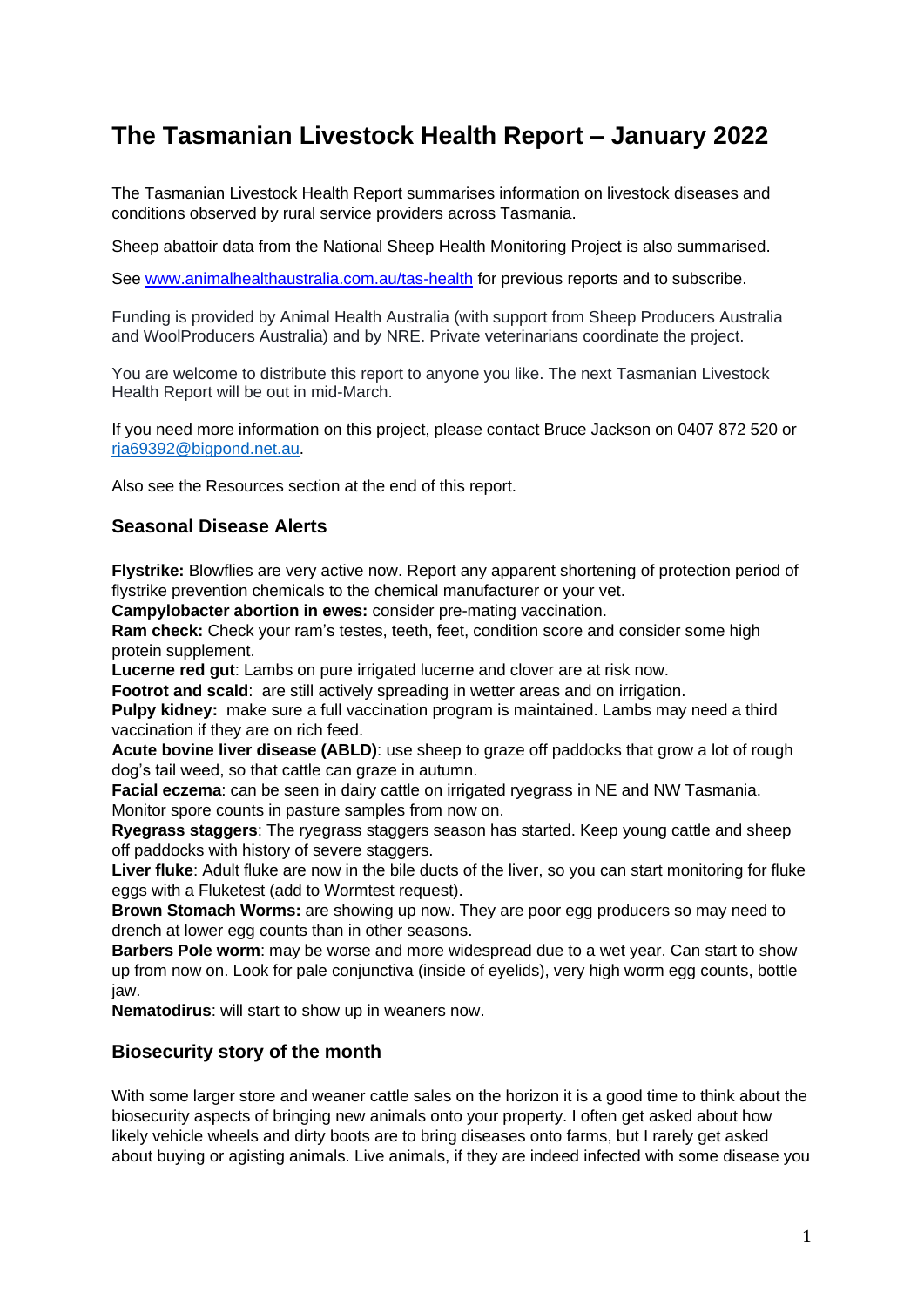don't want, are excreting bugs and rubbing noses with your resident healthy stock 24/7 once you release them into your herd.

First decide what degree of herd safety you need. If you are only fattening steers on your land, you may not be concerned about Johne's disease (JD). It's a different story if you are running a breeding herd and selling breeding cattle to others.

Decide on the Johne's Beef Assurance Score (J-BAS) you want to maintain and make sure you only bring in cattle that are on the same level or better.

Asking for a Cattle Health Declaration is a good start. Ask extra questions about diseases you are concerned about – there is a limit to how much information the seller can fit on a one page health declaration. For instance, you may want to ask whether Mycoplasma bovis has ever been diagnosed in the herd.

And always isolate the introduced cattle in 'hotel quarantine' on arrival for at least 14 days, longer if you can. If any show signs of disease, have your vet investigate.

You can test and treat them while they are there to make sure that they are free of the diseases you are concerned about. An oral white drench is good insurance against bringing macrocyclic lactone (ML) resistant brown stomach worms or Cooperia onto your property. A fluke drench may be a good idea too if they are from a fluke-prone area.

For a comprehensive coverage of biosecurity plans see [www.farmbiosecurity.com.au/](http://www.farmbiosecurity.com.au/)

## **Strong tracing systems**

Australia has some of the best livestock tracing systems in the world. The electronic cattle ID system is the basis for premium market access for our beef products. The National Livestock Identification System (NLIS) sheep eartags combined with the National Vendor Declaration (NVD) is also the basis for much of our elite market access for our chemical residue free sheepmeat products.

Tracing systems are also essential if there is an outbreak of an Emergency Animal Disease (EAD) such as foot and mouth disease. It has been calculated that there is a 42% chance that we will have an outbreak of an EAD in Australia within the next 5 years (see [www.beefcentral.com/production/42pc-probability-of-exotic-disease-incursion-within-five-years](http://www.beefcentral.com/production/42pc-probability-of-exotic-disease-incursion-within-five-years-risk-assessment-suggests/)[risk-assessment-suggests/\)](http://www.beefcentral.com/production/42pc-probability-of-exotic-disease-incursion-within-five-years-risk-assessment-suggests/)

So, take the time to attach NLIS tags well and fill out the NVD clearly and completely (don't forget to list all PICs present in the mob for sheep consignments). It is the difference between very ordinary prices and premium prices for our beef and sheep meat.



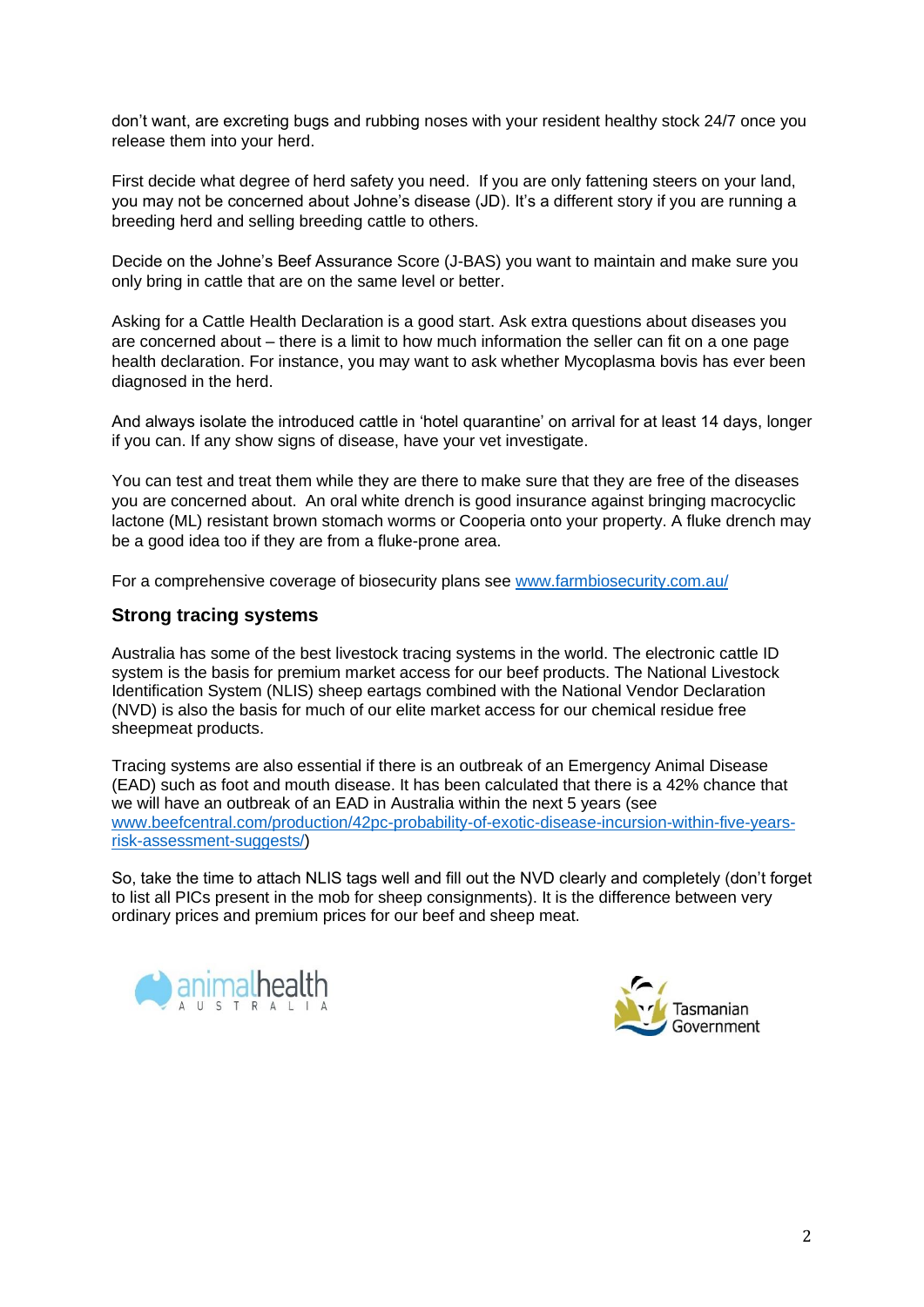|                                       | <b>SHEEP</b>                                 |                      |                                                                                                                                                                 |                                                                                                                                                                                                                                                                                       |  |  |
|---------------------------------------|----------------------------------------------|----------------------|-----------------------------------------------------------------------------------------------------------------------------------------------------------------|---------------------------------------------------------------------------------------------------------------------------------------------------------------------------------------------------------------------------------------------------------------------------------------|--|--|
| Disease/condition                     | Number of<br>reports/<br>cases               | Region               | <b>Details</b>                                                                                                                                                  | Prevention, treatment, and other biosecurity advice or<br>measures                                                                                                                                                                                                                    |  |  |
| Abscess                               | One orphan<br>lamb in one<br>small flock     | Southern<br>Tasmania | Swelling on<br>nose in this<br>case.                                                                                                                            | Surgical draining and antibiotics usually effective.<br>See your vet.                                                                                                                                                                                                                 |  |  |
| Arthritis,<br>degenerative            | Several aged<br>ewes in<br>several<br>flocks | Northern Tas         | Aged ewe<br>lame with<br>swollen hock.<br>This one<br>became non-<br>painful after<br>a course of<br>anti-<br>inflammatori<br>es because<br>the joint<br>fused. | Anti-inflammatory treatment under veterinary supervision.<br>Euthanasia if not responsive.                                                                                                                                                                                            |  |  |
| Black udder scars in<br>ewes          | One ewe in<br>one medium<br>flock.           | Northern<br>Tasmania | One half of<br>udder goes<br>cold and<br>grey, blood-<br>stained fluid<br>can be<br>milked out of<br>teat. Usually<br>caused by a<br>Staph<br>bacteria.         | Acute cases caught early - treat with antibiotic and pain<br>relief. If teat is cold and dead, remove it so toxic fluids can<br>drain. Isolate from flock. A lot of udder tissue will die, must<br>be gently cleaned out and can heal up over time as this one<br>has, leaving scars. |  |  |
| <b>Blind weaned lambs</b><br>and ewes | 10 lambs and<br>ewes in one<br>medium flock  | Southern<br>Tasmania | Eyes look<br>normal but<br>sheep cannot<br>see and often<br>'star-gaze'.                                                                                        | Possibly PEM (a vitamin B1 deficiency if on rich feed).<br>Large frequent injections of vitamin B1 can help recovery if<br>detected early. Can also be a chronic form of pulpy kidney<br>if not fully vaccinated.                                                                     |  |  |
| "Bottle" teats                        | Several ewes<br>from one<br>large flock      | Northern<br>Tasmania | Teats too<br>large for<br>lamb to get<br>into mouth<br>resulting in<br>lamb loss<br>soon after<br>birth.                                                        | Check ewes at marking or weaning and cull.                                                                                                                                                                                                                                            |  |  |
| Brisket ulceration                    | Several sheep<br>in one<br>medium flock      | Southern<br>Tasmania | Shows that<br>sheep has<br>spent a lot of<br>time lying<br>down,<br>usually due<br>to foot<br>condition.                                                        | May be seen with chronic footrot, foot abscess and other<br>foot conditions. Treat the foot condition. Treat brisket<br>ulcers with antiseptic spray. This one caused by, or<br>aggravated by, grass seeds - remove grass seeds and place<br>on paddocks with little barley grass.    |  |  |
| Broken mouth                          | One aged<br>sheep in one<br>small flock      | Northern<br>Tasmania | Incisor teeth<br>worn down<br>to gums, or<br>some incisors<br>missing.<br>Molar teeth<br>can also be<br>missing,                                                | Cull before body condition score is less than 2.                                                                                                                                                                                                                                      |  |  |

# **Diseases and conditions seen in Tasmania in January 2022**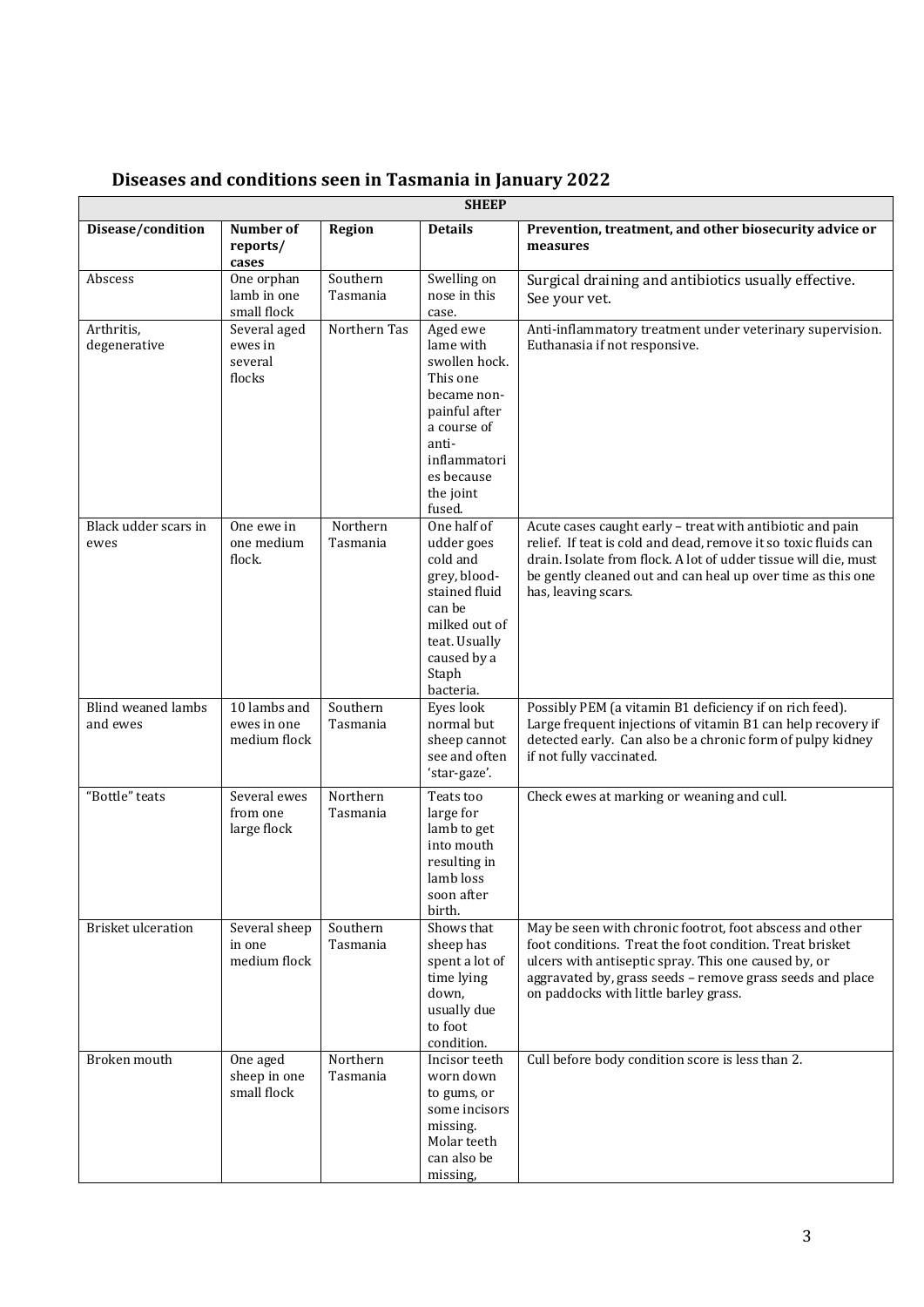|                                   |                                                                                       |                                                               | loose, food<br>impaction.                                                                                                                                                                                                                                             |                                                                                                                                                                                                                                                                                                                                                                                                                                           |
|-----------------------------------|---------------------------------------------------------------------------------------|---------------------------------------------------------------|-----------------------------------------------------------------------------------------------------------------------------------------------------------------------------------------------------------------------------------------------------------------------|-------------------------------------------------------------------------------------------------------------------------------------------------------------------------------------------------------------------------------------------------------------------------------------------------------------------------------------------------------------------------------------------------------------------------------------------|
| Campylobacter<br>enteritis        | One mob of<br>weaners<br>diagnosed by<br>laboratory<br>test on<br>faeces.             | Northern<br>Tasmania                                          | Scouring<br>with foul<br>smell.                                                                                                                                                                                                                                       | Your vet may prescribe an antibiotic. Reduce stress,<br>provide plenty of clean water and good feed.                                                                                                                                                                                                                                                                                                                                      |
| Copper poisoning                  | 5 of 9 orphan<br>lambs in one<br>medium flock                                         | <b>NW</b><br>Tasmania                                         | Sheep die<br>suddenly<br>with anaemia<br>and jaundice                                                                                                                                                                                                                 | Even a small excess of copper in the diet makes copper<br>build up in the liver. A stress event releases all the copper<br>and the red blood cells break down. No effective treatment.<br>Copper uptake can be reduced in surviving sheep in the<br>mob. Make sure copper levels in diet do not exceed 10 ppm.                                                                                                                            |
| Cud stain                         | One sheep in<br>one medium<br>flock                                                   | Northern<br>Tasmania                                          | Green stain<br>around<br>mouth.                                                                                                                                                                                                                                       | May be caused by paralysed cheek (sometimes due to<br>vaccination injuring facial nerve) causing grass to impact<br>between cheek and molars, loss of molar teeth, parasites of<br>tongue/food pipe (oesophagus).                                                                                                                                                                                                                         |
| Cysticercosis<br>("bladder worm") | Detected at<br>abattoir in<br>9.9% of<br>lambs and<br>10.7% of<br>mutton<br>carcases. | NW,<br>Southern and<br>Northern<br>Tasmania.                  | Seen as small<br>clear bags of<br>fluid attached<br>to liver,<br>intestines, or<br>elsewhere in<br>abdominal<br>cavity of<br>sheep at<br>abattoir.<br>Causes liver<br>to be<br>trimmed or<br>condemned,<br>'runners'<br>condemned.<br>Spread by a<br>dog<br>tapeworm. | Prevented by stopping dogs from eating sheep offal and/or<br>by treating all dogs including pets with a wormer<br>containing praziquantel every 30 days. Visiting dogs<br>(contractors, shooters) must be treated at least 2 days<br>before arrival on property. Keep stray dogs off the<br>property. These measures also prevent sheep measles and<br>hydatids. See fact sheet on:<br>https://sheepconnecttas.com.au/disease-factsheets/ |
| Dags                              | Wide-spread                                                                           | NW,<br>Southern and<br>Northern<br>Tasmania                   | Due to<br>scouring.                                                                                                                                                                                                                                                   | May be due to worms, gut infection (e.g. Salmonella,<br>Yersinia), nutritional factors. Have a WORTEST egg count<br>done and ask the laboratory to culture for Yersinia and<br>Salmonella if egg counts are low. Check paddock for plants<br>such as capeweed. Crutch. The Dealing with Dag Advisor<br>Manual is available at www.wool.com/flystrikelatest.                                                                               |
| Ears deformed in<br>ram           | One case in<br>one medium<br>flock                                                    | Northern<br>Tasmania.                                         | Both ears<br>wrinkled and<br>irregular.                                                                                                                                                                                                                               | Usually starts as a blood clot (haematoma) that forms<br>between the layers of the ear due to fighting with other<br>rams. Usually OK if just left to heal (ear will end up looking<br>deformed), or surgical drainage (see vet)                                                                                                                                                                                                          |
| Ear tag infection                 | 3 lambs, from<br>one medium<br>mob                                                    | Southern and<br>Northern<br>Tasmania                          | Swelling,<br>crusts,<br>discharge<br>around area<br>where tag<br>goes through<br>ear                                                                                                                                                                                  | Clean and apply antiseptic spray. If ear is swollen may need<br>antibiotics under veterinary supervision. Prevent by<br>soaking tags in antiseptic before applying.                                                                                                                                                                                                                                                                       |
| Fly strike                        | Widespread                                                                            | Widespread<br>in NW,<br>Northern and<br>Southern<br>Tasmania. | Mostly<br>breech strike<br>but body<br>strike too.                                                                                                                                                                                                                    | Prevent: Identify and correct causes of scouring. Chemical<br>preventative treatments. Report if protection period<br>appears shorter than label claim. Correct tail length. Select<br>against sheep prone to dermo, fleece rot. Select for less<br>wrinkles, barer breech, less dags. Treat: frequent inspection<br>and early treatment of strikes. See:                                                                                 |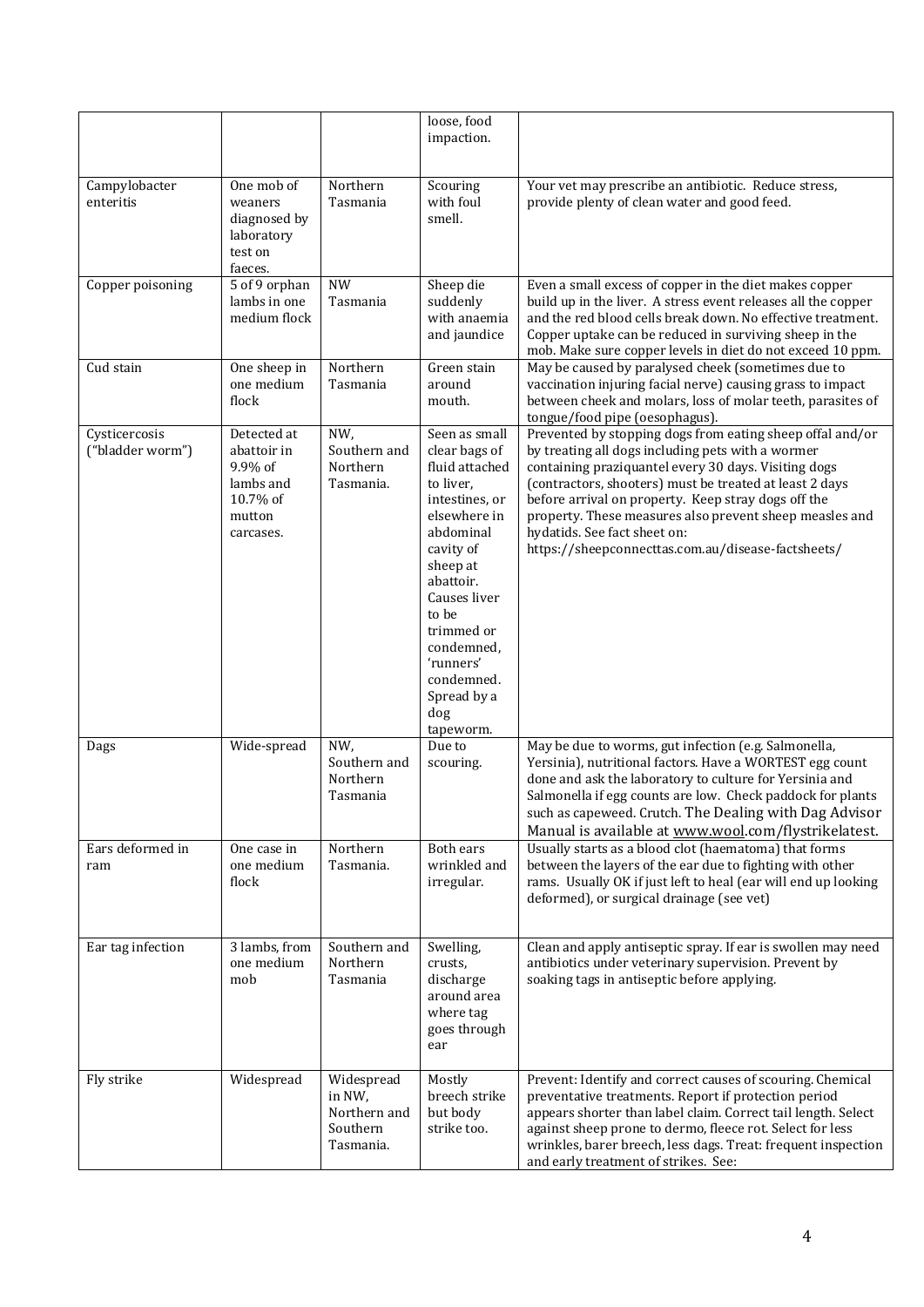|                                                  |                                                             |                      |                                                                                                                                                                                                                                      | https://www.wool.com/sheep/welfare/breech-flystrike/<br>and the FLYBOSS web site                                                                                                                                                                                                                                                                                                                                                                                                                                                                                                                                                                                 |
|--------------------------------------------------|-------------------------------------------------------------|----------------------|--------------------------------------------------------------------------------------------------------------------------------------------------------------------------------------------------------------------------------------|------------------------------------------------------------------------------------------------------------------------------------------------------------------------------------------------------------------------------------------------------------------------------------------------------------------------------------------------------------------------------------------------------------------------------------------------------------------------------------------------------------------------------------------------------------------------------------------------------------------------------------------------------------------|
| Foot abscess (heel<br>abscess)                   | Multiple<br>reports. Most<br>healing now.                   | Widespread           | Swelling of<br>one toe, hot,<br>painful and<br>discharge<br>pus in acute<br>stage. May<br>affect all 4<br>feet in some<br>cases, but<br>usually one<br>foot.                                                                         | Most are old, healing cases now. Treat: Pare away hoof to<br>allow drainage of pus, inject long-acting broad-spectrum<br>antibiotics and anti-inflammatories (under vet<br>supervision), keep feet dry e.g. on slatted floor of shearing<br>shed, place epsom salts on drainage point and bandage.<br>Ensure fit to load if transported.<br>Prevent: Keep mob average BCS to 3 - 3.3, autumn or pre-<br>lamb shear, reduce interdigital skin injury, walk through 5-<br>10% formalin or 10% zinc footbath weekly. See<br>https://www.dpi.nsw.gov.au/_data/assets/pdf_file/0013/<br>314410/Foot-abscess-in-sheep.pdf                                              |
| Footrot (virulent)                               | A number of<br>flocks.                                      | Widespread           | Active spread<br>has<br>continued on<br>some wetter<br>properties<br>and on<br>irrigation.<br>Chronic cases<br>only in drier<br>areas.                                                                                               | Control by footbathing, use of vaccine, cull chronic cases.<br>Could attempt eradication this summer if number of<br>infected sheep is low, and paddocks have dried off.<br>Prevention: Ask for a Sheep Health Declaration when<br>buying sheep and ensure section B1 confirms flock is free of<br>virulent footrot but still footbath and check feet on arrival.<br>Maintain good boundary fences. See Ute Guide for<br>Tasmania:<br>https://www.wool.com/globalassets/wool/sheep/welfare<br>/other-husbandry/footrot--a-guide-to-identification-and-<br>control-in-the-field---tas-2019.pdf                                                                    |
| Footrot<br>(intermediate)                        | Suspected in<br>one large and<br>two medium<br>flocks       | Northern<br>Tasmania | Under-<br>running of<br>hoof horn<br>only extends<br>part way up<br>the sole of<br>the hoof<br>(score 3) in<br>most affected<br>sheep. Can be<br>eradicated<br>but causes<br>less<br>production<br>loss than<br>virulent<br>footrot. | Paring, footbathing, culling chronic cases, use of vaccine.<br>Eradication by repeated foot inspections and culling all<br>infected sheep can be executed this summer if La Nina rains<br>do not persist. Ensure culls fit to load if transported.<br>Prevention: Ask for a Sheep Health Declaration when<br>buying sheep and ensure section B3 and 4 confirms flock is<br>free of footrot but still footbath and check feet on arrival.<br>Maintain good boundary fence. See Ute Guide for Tasmania:<br>https://www.wool.com/globalassets/wool/sheep/welfare<br>/other-husbandry/footrot--a-guide-to-identification-and-<br>control-in-the-field---tas-2019.pdf |
| Footrot vaccination<br>lesions                   | High<br>proportion of<br>Persian<br>sheep in<br>small flock | Northern<br>Tasmania | Swelling,<br>wool loss,<br>some<br>discharge<br>from<br>vaccination<br>site. Usually<br>heal up and<br>flatten out<br>over 6 weeks.                                                                                                  | Footrot vaccine often causes lumps under skin so place<br>vaccine where this will not affect sheep ie side of neck.<br>Lesions don't usually become infected or flyblown so<br>usually best left alone to heal. Be aware that self-injection<br>must be treated promptly - go straight to your doctor if you<br>accidentally vaccinate yourself.                                                                                                                                                                                                                                                                                                                 |
| Footrot vaccination<br>reaction<br>(generalised) | High<br>proportion of<br>sheep on one<br>large<br>property  | Southern<br>Tasmania | Sheep<br>appeared<br>tucked up for<br>2 weeks post<br>vaccination                                                                                                                                                                    | Any possible adverse reaction to any Vet chemical should<br>be reported back to the manufacturer who will normally<br>have the incident investigated. Reaction could be due to<br>other reasons associated with yarding.                                                                                                                                                                                                                                                                                                                                                                                                                                         |
| Grass seeds in eyes,<br>mouth and under<br>skin. | Several<br>properties                                       | Southern<br>Tasmania | Grass seeds<br>(usually<br>barley grass)<br>get under<br>third eyelid<br>and cause<br>irritation of<br>cornea                                                                                                                        | Grass seeds must be removed manually from eye, then use<br>a spay or ointment to control infection. Can also lodge in<br>mouth and can be manually removed. Shear or wig sheep to<br>reduce seed pickup. Barley grass can be controlled with<br>strategic grazing, herbicides or slashing.                                                                                                                                                                                                                                                                                                                                                                       |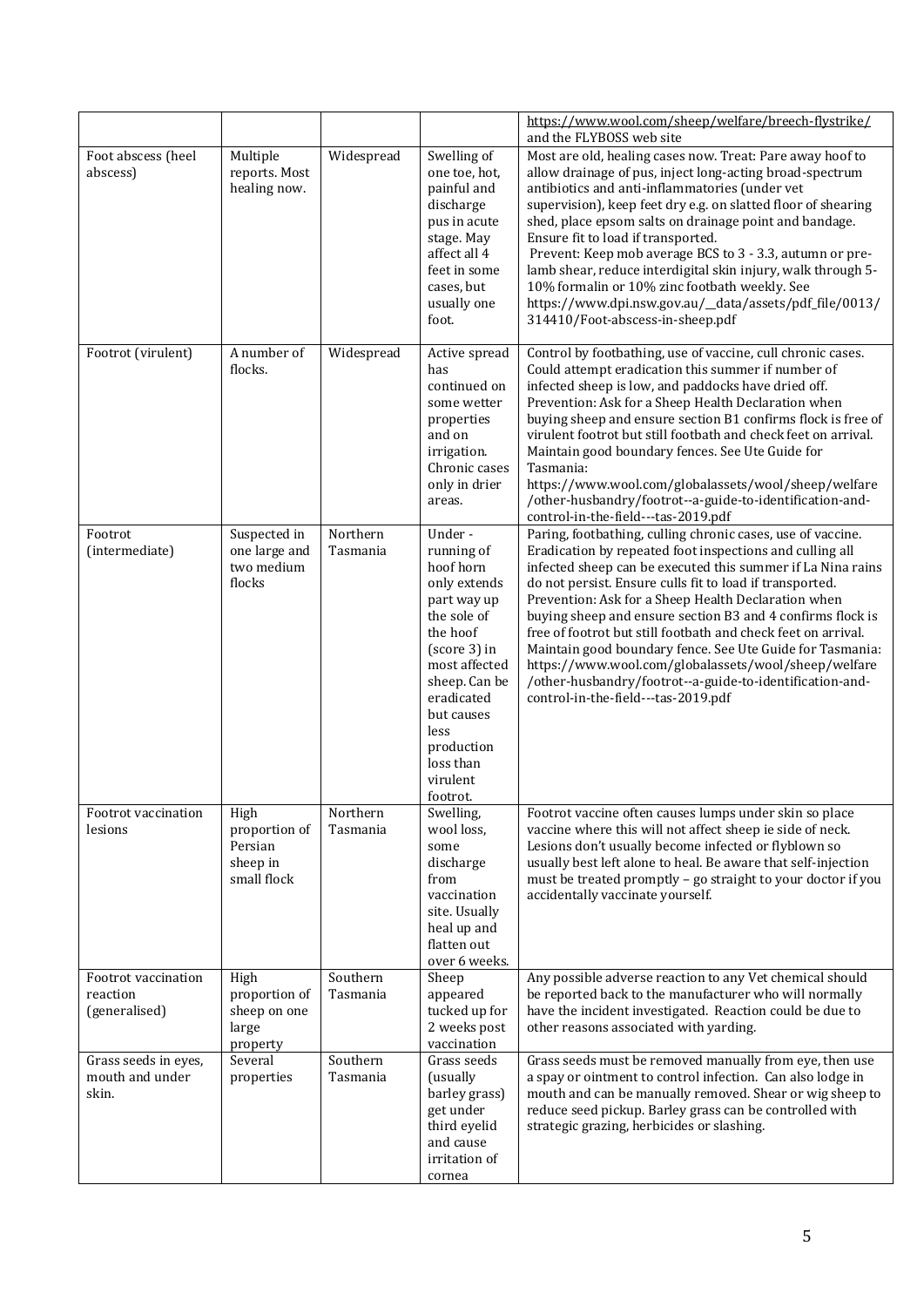|                                                                                             |                                                                                  |                                             | (surface of<br>eye) causing<br>discharge<br>down cheeks                                                                                                                                                                             |                                                                                                                                                                                                                                                                                                                                                                                                                                                                                                                                                                                                                                                                                                                                                            |
|---------------------------------------------------------------------------------------------|----------------------------------------------------------------------------------|---------------------------------------------|-------------------------------------------------------------------------------------------------------------------------------------------------------------------------------------------------------------------------------------|------------------------------------------------------------------------------------------------------------------------------------------------------------------------------------------------------------------------------------------------------------------------------------------------------------------------------------------------------------------------------------------------------------------------------------------------------------------------------------------------------------------------------------------------------------------------------------------------------------------------------------------------------------------------------------------------------------------------------------------------------------|
| Gudair staggers                                                                             | One weaner<br>in one<br>medium flock                                             | Southern<br>Tasmania                        | If vaccinated<br>too close to<br>topline,<br>vaccine<br>migrates<br>down into<br>spinal cord.                                                                                                                                       | Cases can be seen for many months after vaccination.<br>Prevention: vaccinate on side of neck just under the skin. -<br>see www.zoetis.com.au/livestock-<br>solutions/sheep/best-practice-videos/gudair.aspx                                                                                                                                                                                                                                                                                                                                                                                                                                                                                                                                               |
| Ill-thrift in lambs                                                                         | Two large<br>flocks                                                              | Northern and<br>Southern<br>Tasmania        | Poor growth<br>rates                                                                                                                                                                                                                | Possible causes may be worms, fluke, dietary deficiency<br>(energy, protein, micronutrients), chronic infections such as<br>pleurisy etc. Conduct WORMTEST and FLUKETEST, review<br>Food On Offer etc.                                                                                                                                                                                                                                                                                                                                                                                                                                                                                                                                                     |
| Insecticide resistant<br>blowflies                                                          | Suspected in<br>two flocks                                                       | Northern<br>Tasmania                        | Fly strike is<br>seen before<br>the period of<br>protection<br>claimed on<br>the product<br>label has<br>expired.                                                                                                                   | Report to the chemical manufacturer or your veterinarian.                                                                                                                                                                                                                                                                                                                                                                                                                                                                                                                                                                                                                                                                                                  |
| Lameness                                                                                    | A number of<br>sheep in a<br>number of<br>mobs                                   | NW,<br>Northern and<br>Southern<br>Tasmania | Reluctant to<br>bear full<br>weight on at<br>least one<br>foot.                                                                                                                                                                     | Could be footrot, scald, foot abscess, scabby mouth of feet,<br>arthritis, injuries, toe abscess, laminitis, standing on<br>concrete surfaces too long. Identify cause and treat<br>accordingly.                                                                                                                                                                                                                                                                                                                                                                                                                                                                                                                                                           |
| Liver fluke                                                                                 | Detected at<br>abattoir in<br>6% of lambs<br>and 9.6% of<br>mutton<br>carcasses. | NW,<br>Northern and<br>Southern<br>Tasmania | Abattoir<br>detection,<br>farm post<br>mortem or<br>Fluke eggs<br>found in<br><b>FLUKETEST</b><br>on manure<br>samples sent<br>to laboratory.<br>Bottle jaw,<br>anaemia,<br>weight loss<br>and deaths<br>from heavy<br>infestation. | Pickup of immatures is continuing, and mature fluke will be<br>in bile ducts now so Fluketest monitoring from now on is<br>logical. Triclabendazole best treatment from November to<br>July as it kills immature fluke as well as mature fluke but<br>has 63 days ESI. Treat slaughter stock then keep them on<br>paddocks with trough water until slaughter if possible or<br>use albendazole at higher recommended dose rate even<br>though it only kills adults (10 day WHP/ESI). Consider<br>treatment with a different flukicide family in late winter to<br>kill adult fluke that may be resistant to triclabendazole<br>(resistance has been demonstrated in Tasmania.) See fact<br>sheet on https://sheepconnecttas.com.au/disease-<br>factsheets/ |
| Low lamb<br>marking %<br>compared to<br>scanning and also<br>excess dry ewes at<br>scanning | One large<br>mob of<br>maidens                                                   | Southern<br>Tasmania                        | Normally<br>expect less<br>than 5% dry,<br>15% less<br>lambs<br>marked in<br>singles and<br>30% less in<br>multiples<br>compared to<br>scanning in<br>Merinos<br>ewes                                                               | Abortion (early to mid-term abortion often not observed by<br>managers), neonatal losses (slow birth or large lamb,<br>exposure, mis-mothering etc) are usual causes. Blood test<br>10 dry ewes at lamb marking and test for Campylobacter<br>and Toxo, review feeding levels and calcium<br>supplementation of ewes in third trimester. These were<br>confinement fed during pregnancy and Campylobacter<br>abortions could be a possible cause.                                                                                                                                                                                                                                                                                                          |
| Mastitis (chronic)                                                                          | A number of<br>cases in a<br>number of<br>flocks.                                | Southern<br>Tasmania                        | Hard udders<br>sometimes<br>with<br>abscesses.                                                                                                                                                                                      | Chronic cases should be culled.                                                                                                                                                                                                                                                                                                                                                                                                                                                                                                                                                                                                                                                                                                                            |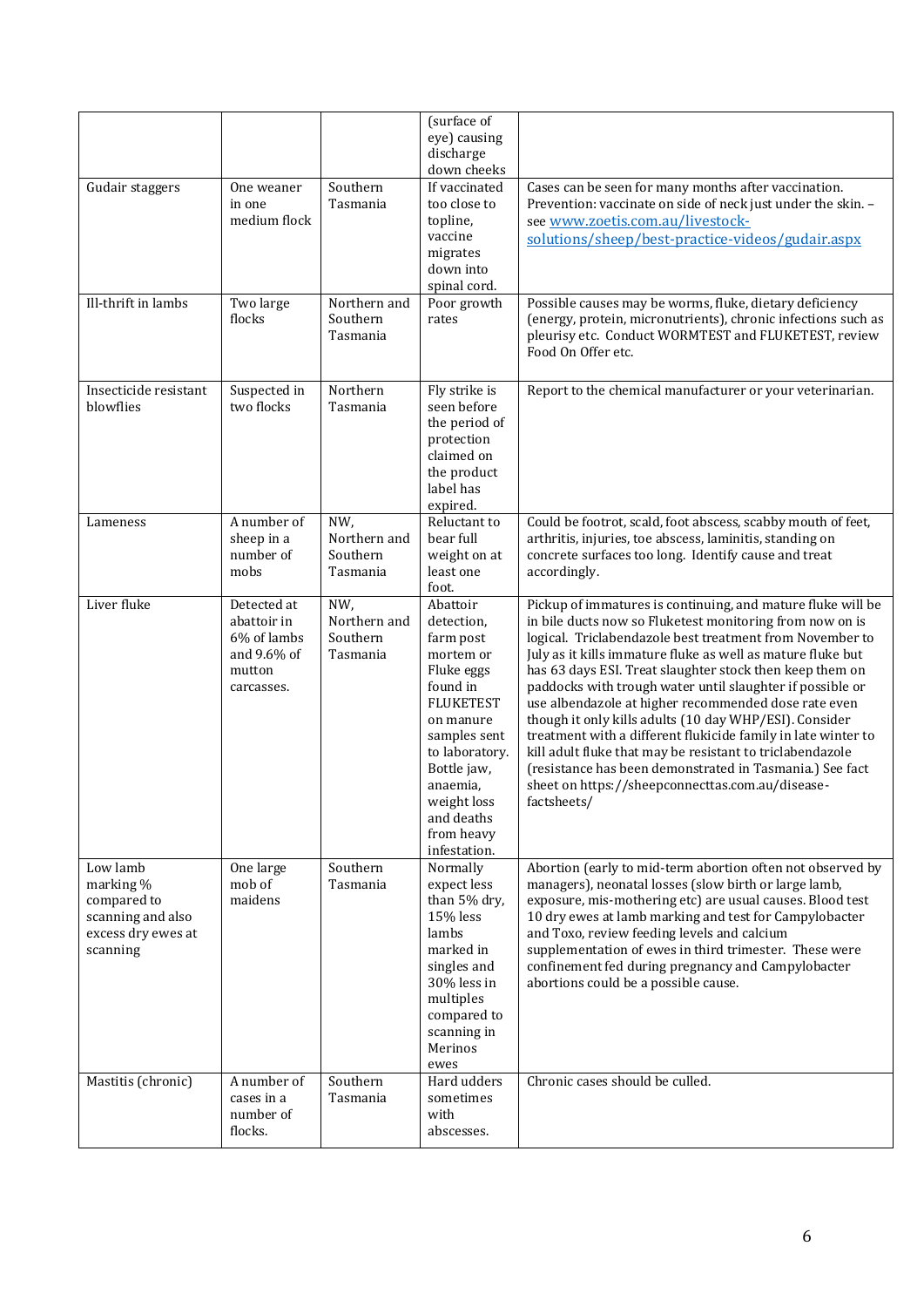| Nematodirus                        | Weaners in a<br>number of<br>flocks                                                                         | Southern<br>Tasmania                        | Weaners<br>scour with<br>poor growth<br>rates.<br>Nematodirus<br>egg counts<br>may or may<br>not be high.                                                                                                | Nematodirus egg counts often do not reflect adult worm<br>burden inside the weaners. Post mortem a typical case and<br>have a total worm count done or treat and look for<br>response.                                                                             |
|------------------------------------|-------------------------------------------------------------------------------------------------------------|---------------------------------------------|----------------------------------------------------------------------------------------------------------------------------------------------------------------------------------------------------------|--------------------------------------------------------------------------------------------------------------------------------------------------------------------------------------------------------------------------------------------------------------------|
| Nephritis (kidney<br>damage)       | Detected at<br>abattoir in<br>6.2% of lamb<br>and 6.8% of<br>sheep<br>carcases                              | NW,<br>Northern and<br>Southern<br>Tasmania | Kidneys are<br>swollen,<br>white spotted<br>or scarred.                                                                                                                                                  | Infection via urinary tract or blood stream. Prevention:<br>make sure lambs have access to good quality water and<br>have been trained to drink if source of water (eg troughs vs<br>dams) changes at weaning. Correct tail length and good<br>hygiene at marking. |
| PEM<br>(polioencephalomala<br>cia) | 20 deaths.<br>Confirmed in<br>one medium<br>flock                                                           | Northern<br>Tasmania                        | 'Star gazing',<br>blindness,<br>other<br>neurological<br>signs, deaths                                                                                                                                   | Usually associated with rich diet. Treat early with Vitamin<br>B1 injections. Animal Health Australia subsidies available<br>for post mortems on neurological cases.                                                                                               |
| Photosensitisation                 | A number of<br>lambs in one<br>large flock                                                                  | Northern<br>Tasmania                        | Skin peels off<br>areas with<br>little hair or<br>white hair eg<br>back of ears,<br>face.                                                                                                                | May be caused by liver damage, blue-green algae on dams,<br>Facial Eczema, poisonous plants. Remove from paddock,<br>provide deep shade to protect from sunlight. Multivitamin<br>injections, antibiotic cover under vet supervision if<br>necessary.              |
| Rectal prolapse                    | Two lambs<br>in one small<br>flock                                                                          | <b>NW</b><br>Tasmania                       | May be due<br>to tail butted<br>off very short<br>at marking,<br>coughing.                                                                                                                               | Remove tails at third joint (level with tip of vulva in ewe<br>lambs). Treat any causes of coughing.                                                                                                                                                               |
| Ryegrass staggers                  | Several<br>properties                                                                                       | Northern and<br>Southern<br>Tasmania        | Usually<br>young sheep<br>- tremors,<br>abnormal<br>gait, may<br>become<br>downers,<br>may convulse<br>when<br>disturbed.<br>Often seek<br>water and<br>drown in<br>dams. Can<br>have high<br>mortality. | See https://dpipwe.tas.gov.au/biosecurity-<br>tasmania/animal-biosecurity/animal-<br>health/sheep/perennial-ryegrass-staggers for details on<br>diagnosis treatment and prevention.                                                                                |
| Salmonella                         | Two flocks<br>affected                                                                                      | Northern<br>Tasmania                        | Sudden<br>death. Scour.<br>Inflamed gut<br>seen at post<br>mortem                                                                                                                                        | Stress, overcrowding or antacids in formulated pellet feeds<br>may predispose to infection. Your veterinarian may<br>prescribe antibiotic treatment. Prevent by reducing stress.                                                                                   |
| Sarcosporidia<br>("Sarco")         | Detected at<br>abattoir in<br>$0.3\%$ of<br>lamb/hogget<br>carcasses and<br>9.3% of<br>mutton<br>carcasses. | NW,<br>Southern and<br>Northern<br>Tasmania | Small 'rice<br>grain' whitish<br>raised lesions<br>on outside of<br>food pipe<br>(oesophagus)<br>, diaphragm<br>and in<br>skeletal<br>muscles.<br>Carcase<br>trimmed or<br>condemned.                    | Spread by cats. Takes a long time to grow so not seen in<br>lambs. Deny cats access to sheep meat, burn or bury<br>carcasses promptly, eradicate feral cats over large area. See<br>fact sheet on: https://sheepconnecttas.com.au/disease-<br>factsheets/          |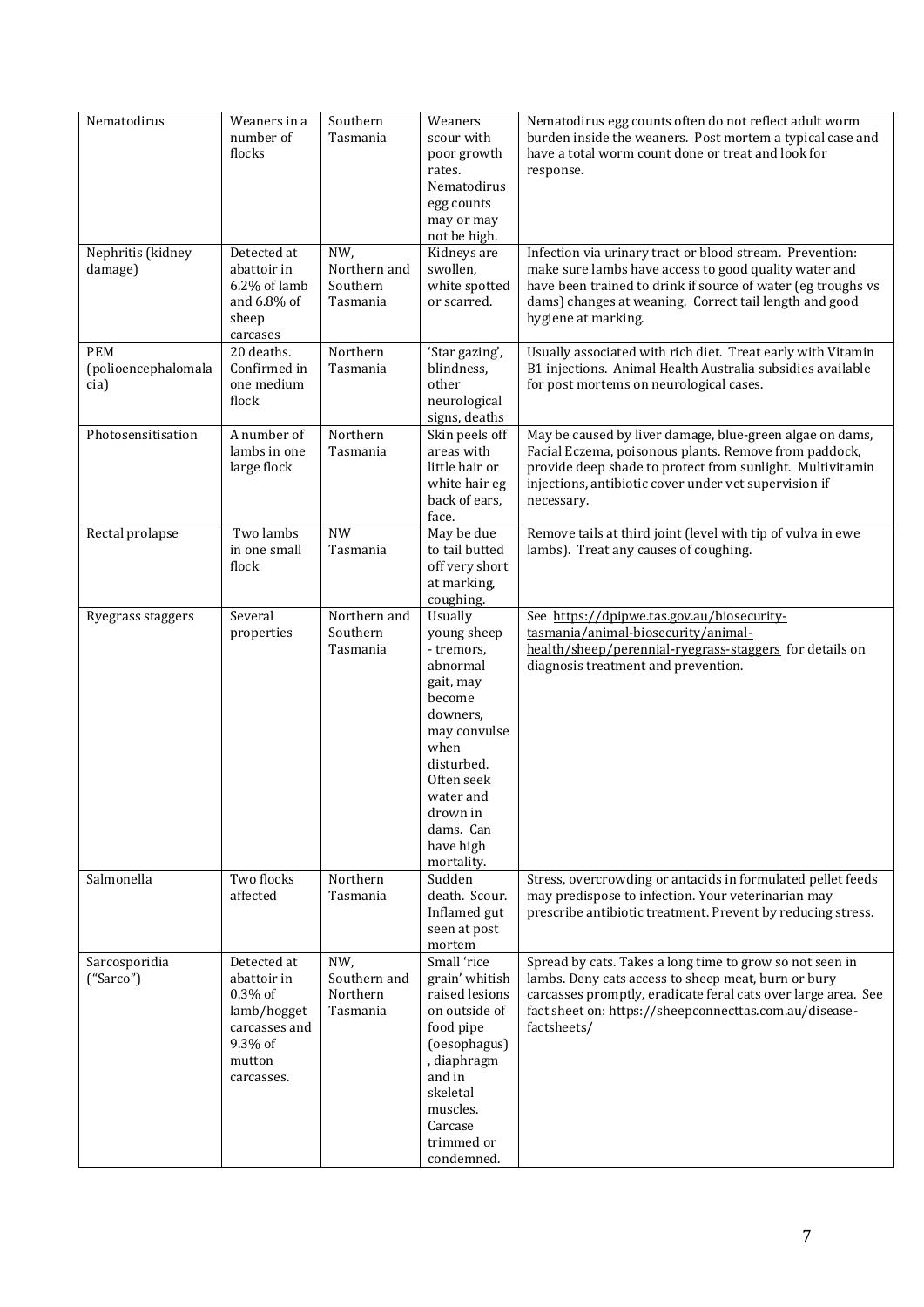| Scrotal mange                                      | 1 ram in one<br>medium flock                                                     | Northern<br>Tasmania                        | <b>Usually</b> seen<br>in Merino<br>rams but can<br>affect other<br>breeds.<br>Unlikely to<br>affect fertility<br>unless more<br>than 10<br>square<br>centimetres<br>of thickened<br>skin/scabs<br>on scrotum.<br>Pasterns<br>affected as<br>well in<br>severe cases. | The Chorioptes bovis mite lives on cattle and other species<br>and survives for a number of days off the host so is hard to<br>eradicate. Individually effected rams can be treated - see<br>your vet.                                                                                                                                                                                                                                                                                                                     |
|----------------------------------------------------|----------------------------------------------------------------------------------|---------------------------------------------|-----------------------------------------------------------------------------------------------------------------------------------------------------------------------------------------------------------------------------------------------------------------------|----------------------------------------------------------------------------------------------------------------------------------------------------------------------------------------------------------------------------------------------------------------------------------------------------------------------------------------------------------------------------------------------------------------------------------------------------------------------------------------------------------------------------|
| Sheep measles                                      | Detected at<br>abattoir in<br>9.5% of lamb<br>and 9.5% of<br>mutton<br>carcasses | NW,<br>Northern<br>and Southern<br>Tasmania | Small whitish<br>mass about<br>half the size<br>of a 5 cent<br>piece<br>protruding<br>from the<br>muscle of the<br>heart,<br>diaphragm or<br>skeletal<br>muscle.<br>Hearts<br>condemned.<br>Carcase is<br>trimmed or<br>condemned if<br>too many to<br>trim.          | This is the intermediate stage of a dog tapeworm.<br>Prevented by stopping dogs from eating raw sheep meat.<br>Freeze sheep carcase meat for 2 weeks before feeding to<br>dogs, burn/bury sheep carcases promptly and/or treat all<br>dogs including pets with a wormer containing praziquantel<br>every 30 days. Visiting dogs (contractors, shooters) must be<br>treated 2 days before arrival on property. Keep stray dogs<br>off the property. See fact sheet on<br>https://sheepconnecttas.com.au/disease-factsheets/ |
| Shelly toe abscess                                 | Several sheep<br>in two<br>medium<br>flocks                                      | Northern and<br>Southern<br>Tasmania        | Infection<br>results when<br>dirt gets into<br>soft tissue at<br>the top of a<br>shelly toe.                                                                                                                                                                          | Pare off separated hoof wall and expose and drain abscess.<br>May need antibiotics and anti-inflammatories under<br>veterinary supervision.                                                                                                                                                                                                                                                                                                                                                                                |
| Shelly toe                                         | Many sheep<br>on many<br>properties                                              | Widespread                                  | Curved<br>separation of<br>hoof wall<br>from sole up<br>hoof wall<br>near front of<br>hoof.                                                                                                                                                                           | Conformational defect rather than a disease condition. Is<br>heritable and can be selected against. Best to pare off<br>separated hoof wall as dirt and manure can pack into the<br>cleft and cause a form of toe abscess.                                                                                                                                                                                                                                                                                                 |
| Smothering                                         | Ten sheep in<br>one flock                                                        | Southern<br>Tasmania                        | Woolly sheep<br>pile on top of<br>one another<br>and some<br>suffocate.                                                                                                                                                                                               | Careful sheep handling, investigate and loosen them up if<br>sheep appear tightly packed in a yard or vehicle.                                                                                                                                                                                                                                                                                                                                                                                                             |
| Sudden deaths on<br>irrigated lucerne or<br>clover | A number of<br>deaths in<br>several flocks                                       | Southern<br>Tasmania                        | Lambs found<br>dead and<br>blown up.                                                                                                                                                                                                                                  | May be caused by 'lucerne red gut', Pulpy Kidney (PK) or<br>frothy bloat. Give third PK vaccination or use 8-in-one, don't<br>place hungry lambs on irrigated legumes, offer good quality<br>hay ad lib, run them off the lucerne or clover for a couple of<br>days each week.                                                                                                                                                                                                                                             |
| Teats cut off by<br>shearers                       | A number of<br>ewes from<br>one large<br>flock                                   | Southern<br>Tasmania                        | Teats cut off<br>during<br>shearing                                                                                                                                                                                                                                   | Ewes can produce enough milk from one half of udder to<br>rear a single but rarely rear twins. If both teats cut off, cull<br>or run as wethers.                                                                                                                                                                                                                                                                                                                                                                           |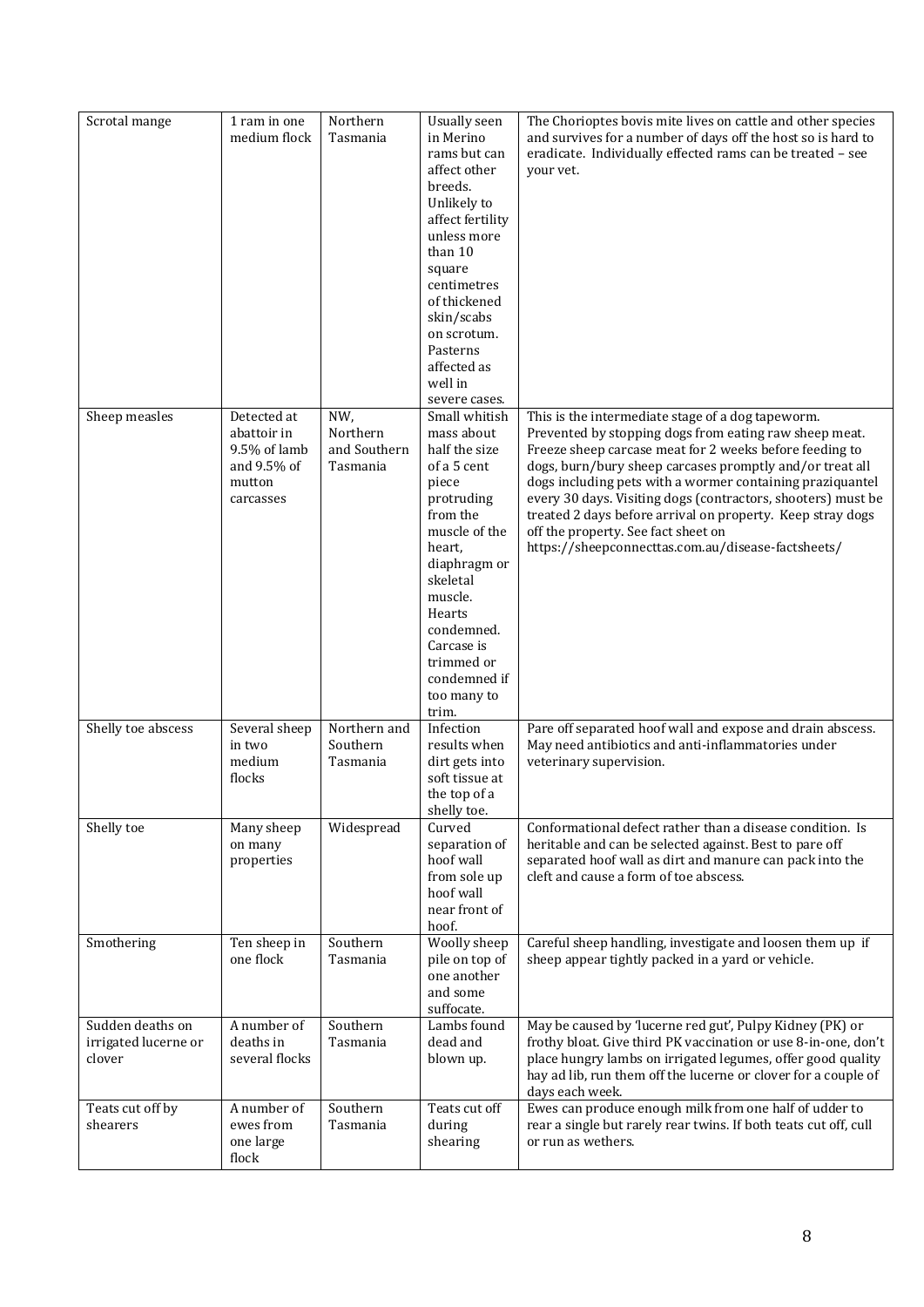| Toe abscess                     | Widespread                                                                      | NW,<br>Northern and<br>Southern<br>Tasmania | Very lame<br>but no<br>swelling, heat<br>or under-<br>running.<br>Small amount<br>of grey pus in<br>toe area.                                               | Carefully pare back the toe, following any black track up<br>front of toe until pus released. Usually, no further treatment<br>needed apart from antiseptic spray but antibiotic.                                                                                                                                                                                                                                                                                                                                   |
|---------------------------------|---------------------------------------------------------------------------------|---------------------------------------------|-------------------------------------------------------------------------------------------------------------------------------------------------------------|---------------------------------------------------------------------------------------------------------------------------------------------------------------------------------------------------------------------------------------------------------------------------------------------------------------------------------------------------------------------------------------------------------------------------------------------------------------------------------------------------------------------|
| Udder dropped                   | A number of<br>ewes in<br>several flocks                                        | Northern and<br>Southern<br>Tasmania        | Ligaments<br>holding<br>udder up<br>become<br>stretched and<br>udder hangs<br>low even<br>after lambs<br>weaned                                             | Cull.                                                                                                                                                                                                                                                                                                                                                                                                                                                                                                               |
| Udder, hard                     | Small<br>number of<br>ewes in a<br>number of<br>flocks                          | NW,<br>Northern and<br>Southern<br>Tasmania | Udder is very<br>hard.                                                                                                                                      | Chronic mastitis, best to cull.                                                                                                                                                                                                                                                                                                                                                                                                                                                                                     |
| Vaginal prolapse                | Several ewes<br>in one<br>medium<br>flock, 2 ewe<br>lambs in one<br>small flock | NW and<br>Northern<br>Tasmania              | Pink mass<br>protrudes<br>from vulva in<br>late pregnant<br>ewe. Ewes<br>bearing<br>multiples<br>more<br>commonly<br>affected. Ewe<br>lamb<br>problem rare. | Remove tails at third joint (tip of vulva) when marking ewe<br>lambs, keep pregnant ewes (especially twin-bearing ewes)<br>on flatter ground in last few weeks of pregnancy, keep BCS<br>3 to 3.3. Don't feed salt or swedes in last 1/3 of pregnancy.<br>Offer hay if on low dry matter feed. Shear in last third of<br>pregnancy. Maintain steady body weight from start of<br>mating to scanning. Ewe lamb problem may relate to excess<br>oestrogens in legumes or fungal product in some ryegrass<br>pastures. |
| Walking and grazing<br>on knees | One sheep in<br>one small<br>flock                                              | Northern<br>Tasmania                        | Usually due<br>to foot<br>problem but<br>can be due to<br>neck pain as<br>well.                                                                             | This one had been pared and treated for footrot. Tendons<br>can contract and scar tissue form around knees making it<br>hard to get them back walking on their feet even after<br>painful foot condition has been treated if they walk around<br>on their knees for too long. Physio - extending knee joint<br>can help                                                                                                                                                                                             |
| Wool break                      | A few sheep<br>in several<br>flocks                                             | Northern and<br>Southern<br>Tasmania        | Wool staples<br>easily pulled<br>apart. Whole<br>fleece may<br>fall out.                                                                                    | Any stress can weaken the wool fibre as it grows. Individual<br>sheep may lose fleece after acute infection e.g. mastitis,<br>whole mobs can have 'tender wool' after nutritional<br>restriction or disease outbreak (e.g. heavy worm<br>infestation) events.                                                                                                                                                                                                                                                       |
| Worms                           | Multiple<br>reports.                                                            | Widespread.                                 | Scour, High<br>faecal egg<br>count. Some<br>counts over<br>1000 despite<br>grazing<br>lucerne.                                                              | Brown stomach worm is predominant summer worm.<br>Differentiate from nutritional scour or coccidia by<br>WORMTEST. Use effective drench. Check that drench is<br>working by repeating egg count 10-14 days later. Try to<br>plan 'clean' paddocks for weaned lambs and pre-lamb<br>drenched ewes. See WORMBOSS at:<br>http://www.wormboss.com.au/sheep-<br>goats/programs/sheep.php                                                                                                                                 |
| Yersinia enteritis              | Weaners in<br>one large<br>flock                                                | Northern<br>Tasmania                        | Scouring and<br>sometimes<br>deaths.                                                                                                                        | Differentiate from worms or coccidia etc by WORMTEST<br>and ask lab to culture for Yersinia as well. Lab can advise<br>which antibiotics should work. Treat scouring animals.<br>Some stress factor is usually present (eg poor access to<br>water, worms etc) and should be corrected.                                                                                                                                                                                                                             |
| <b>CATTLE</b>                   |                                                                                 |                                             |                                                                                                                                                             |                                                                                                                                                                                                                                                                                                                                                                                                                                                                                                                     |
| Actino abscess                  | A number of<br>cattle in one<br>herd                                            | Northern<br>Tasmania                        | Swelling<br>usually<br>around<br>head/upper<br>neck, usually                                                                                                | This bacterium usually causes sporadic cases of wooden<br>tongue but has caused outbreaks of multiple abscesses in<br>some herds when feed was lush and they ate coarse<br>vegetation for roughage. Actino abscesses can be treated by<br>a vet. Prevention: feed hay or straw in really lush springs                                                                                                                                                                                                               |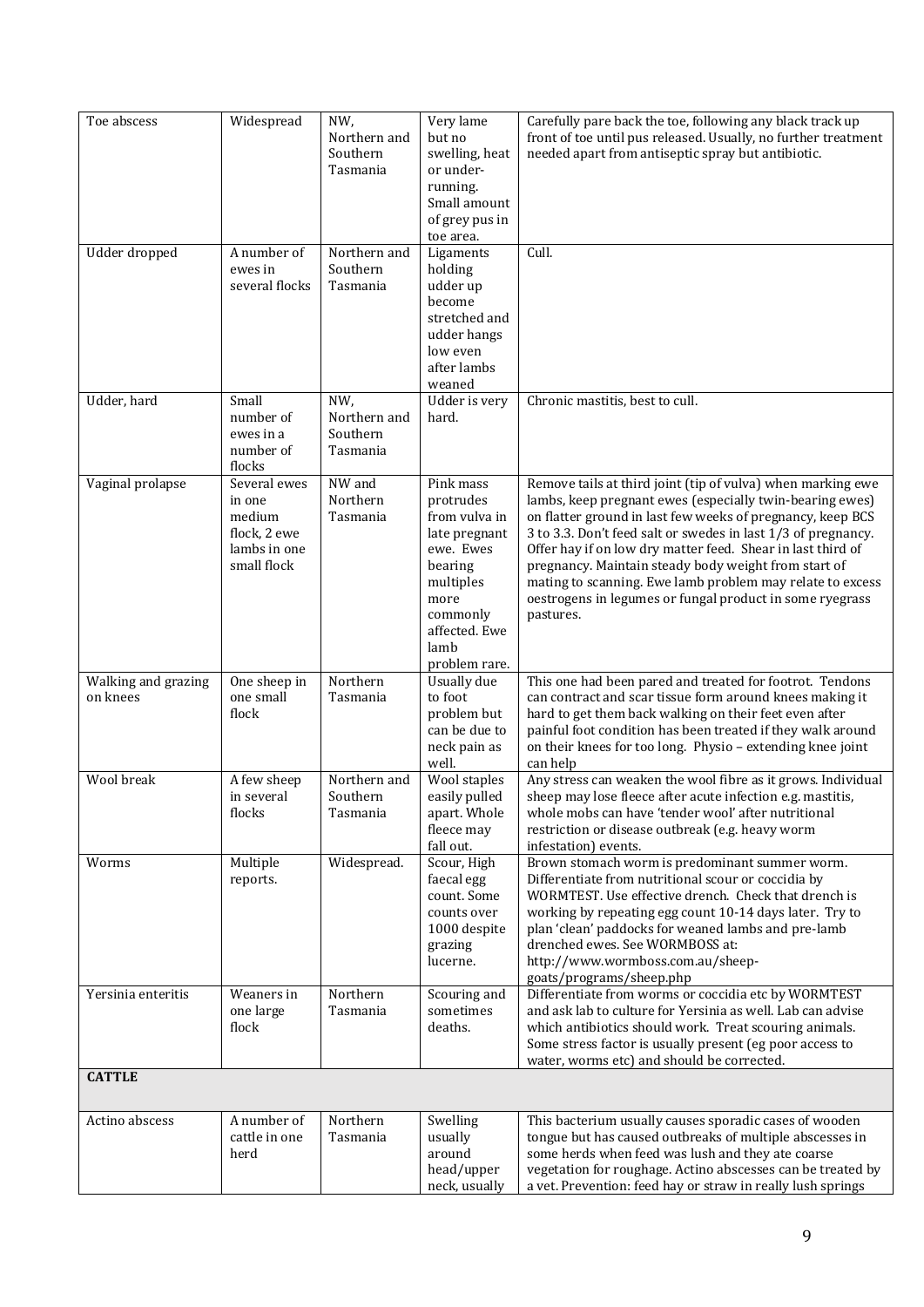|                              |                            |                          | after damage<br>to mouth due   | when Lomandra, rushes and reeds are available in the<br>paddock as well.                                                  |  |  |
|------------------------------|----------------------------|--------------------------|--------------------------------|---------------------------------------------------------------------------------------------------------------------------|--|--|
|                              |                            |                          | to coarse                      |                                                                                                                           |  |  |
| Corkscrew claw               | Two cows on                | Northern                 | feed etc.<br>Outside claw      | Genetic cause. Cull.                                                                                                      |  |  |
|                              | one property               | Tasmania                 | on hind leg<br>grows up off    |                                                                                                                           |  |  |
|                              |                            |                          | ground in                      |                                                                                                                           |  |  |
|                              |                            |                          | corkscrew<br>form              |                                                                                                                           |  |  |
| Cryptorchid                  | One bull calf              | Southern                 | Usually, one                   | In this case the testicle was under the skin in front of the                                                              |  |  |
|                              | in one<br>medium herd      | Tasmania                 | testicle is not<br>in scrotum. | scrotum and a vet easily removed it surgically. The other<br>testicle was also removed as cryptorchidism is hereditary.   |  |  |
| Ocular (eye)                 | Several cows               | NW,<br>Northern and      | Usually                        | May not be possible to remove from irritants. Observe again                                                               |  |  |
| discharge (clear,<br>watery) | from a<br>number of        | Southern                 | caused by an<br>irritant such  | later to make sure Pink Eye is not developing.                                                                            |  |  |
|                              | herds                      | Tasmania                 | as pollen,<br>dust etc but     |                                                                                                                           |  |  |
|                              |                            |                          | can be first                   |                                                                                                                           |  |  |
|                              |                            |                          | stage of Pink<br>Eye.          |                                                                                                                           |  |  |
| Pink Eye                     | One cow in<br>one herd     | Northern<br>Tasmania     | One eye<br>inflamed,           | Start treatment early. Separate affected cattle, use eye<br>creams, antibiotic injection into eyelids, eye patches or vet |  |  |
|                              |                            |                          | discharge.                     | can stitch eyelids. If cattle are not treated early, both eyes                                                            |  |  |
|                              |                            |                          |                                | can rupture, and animal has to be euthanased. There is a<br>vaccine available that covers most of the strains of pink eye |  |  |
|                              |                            |                          |                                | bacteria that occur in Tasmania.                                                                                          |  |  |
| Ryegrass staggers            | Wide-spread<br>in North,   | Northern and<br>Southern | Usually more<br>severe in      | See https://dpipwe.tas.gov.au/biosecurity-<br>tasmania/animal-biosecurity/animal-                                         |  |  |
|                              | some in<br>Southern        | Tasmania                 | young cattle -                 | health/sheep/perennial-ryegrass-staggers for details on                                                                   |  |  |
|                              | Tasmania                   |                          | tremors.<br>abnormal           | diagnosis treatment and prevention. Feed with additives to<br>absorb the ryegrass toxin in the rumen may be worth a try.  |  |  |
|                              |                            |                          | gait, may<br>become            |                                                                                                                           |  |  |
|                              |                            |                          | downers,                       |                                                                                                                           |  |  |
|                              |                            |                          | may convulse<br>when           |                                                                                                                           |  |  |
|                              |                            |                          | disturbed.                     |                                                                                                                           |  |  |
|                              |                            |                          | Often seek<br>water and        |                                                                                                                           |  |  |
|                              |                            |                          | can drown in<br>dams. Can      |                                                                                                                           |  |  |
|                              |                            |                          | have                           |                                                                                                                           |  |  |
| Skin abrasions               | One young                  | Northern                 | mortalities.<br>Hair was       | Probably a traumatic injury. Antiseptic spray.                                                                            |  |  |
|                              | bull in one                | Tasmania                 | scraped off<br>on the front    |                                                                                                                           |  |  |
|                              | herd                       |                          | of both                        |                                                                                                                           |  |  |
| Wasting in adult beef        | Two cows in                | Southern                 | shoulders<br>Loss of           | Treat for worms, liver fluke. Test for Johne's disease and                                                                |  |  |
| cows                         | one medium<br>herd         | Tasmania                 | condition                      | other chronic conditions if no response to drenches.                                                                      |  |  |
| Wire injury to leg           | One cow on<br>one property | Northern<br>Tasmania     | Wire can be<br>buried in leg   | Treat with antibiotics and anti-inflammatories under<br>veterinary supervision. May require surgery/stitching.            |  |  |
|                              |                            |                          | or cut off<br>circulation      | Prevention - clean up old fences, loose wire.                                                                             |  |  |
|                              |                            |                          | causing an                     |                                                                                                                           |  |  |
|                              |                            |                          | amputation<br>wound if         |                                                                                                                           |  |  |
|                              |                            |                          | twitched                       |                                                                                                                           |  |  |
| <b>ALPACAS and CAMELS</b>    |                            |                          | around leg                     |                                                                                                                           |  |  |
|                              |                            |                          |                                |                                                                                                                           |  |  |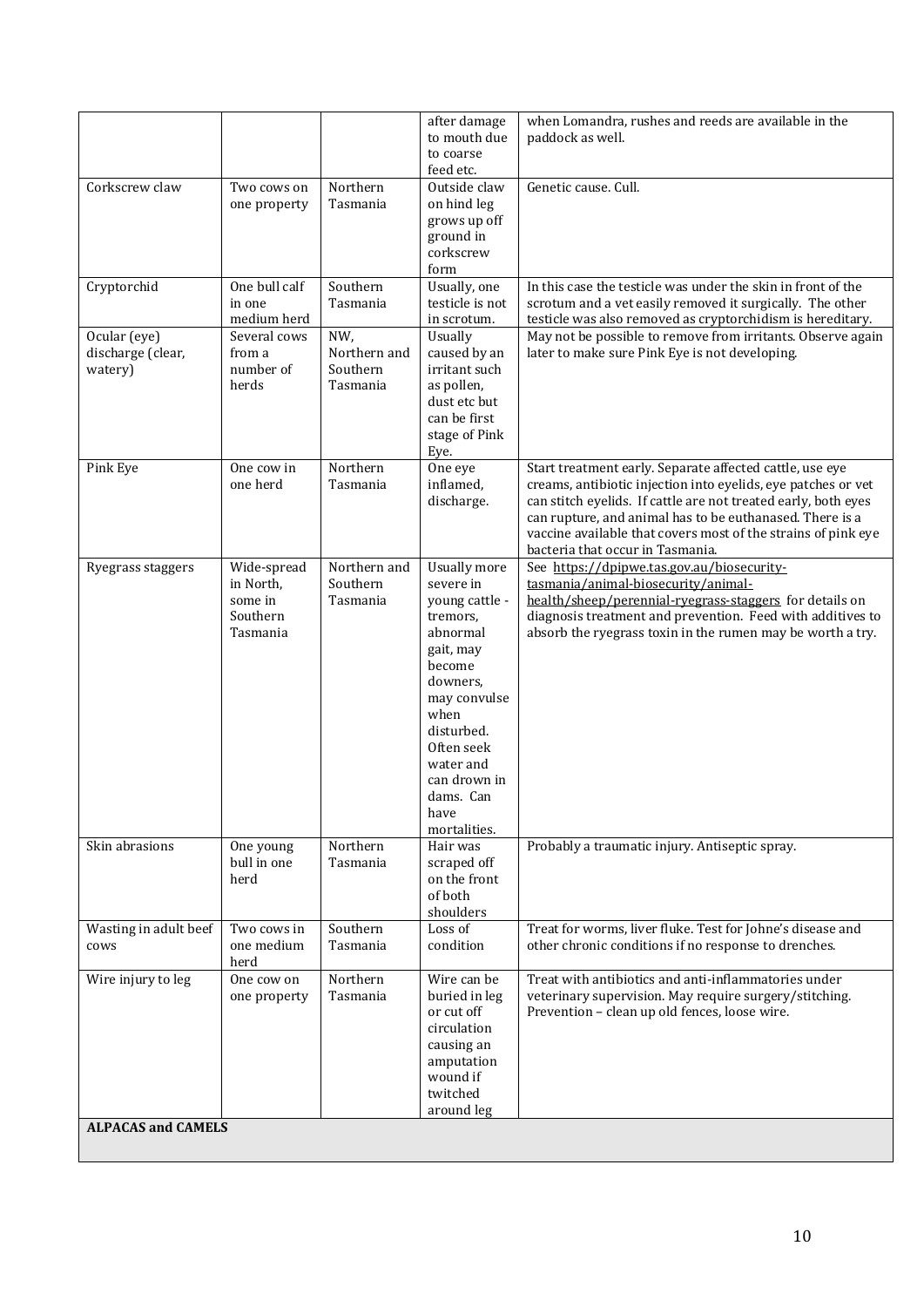| No reports                     |                                                      |                      |                                                                                                                                  |                                                                                                                                                                                                                                                                                                                                                                                                                                                                                                                                                                                                          |
|--------------------------------|------------------------------------------------------|----------------------|----------------------------------------------------------------------------------------------------------------------------------|----------------------------------------------------------------------------------------------------------------------------------------------------------------------------------------------------------------------------------------------------------------------------------------------------------------------------------------------------------------------------------------------------------------------------------------------------------------------------------------------------------------------------------------------------------------------------------------------------------|
| <b>GOATS</b>                   |                                                      |                      |                                                                                                                                  |                                                                                                                                                                                                                                                                                                                                                                                                                                                                                                                                                                                                          |
| Footrot (virulent)             | One small<br>herd.                                   | Northern<br>Tasmania | Harder to<br>clinically<br>diagnose<br>virulence in<br>goats as<br>under-<br>running is<br>variable.                             | Control by footbathing, use of vaccine, cull chronic cases.<br>Could attempt eradication this summer if number of<br>infected goats is low, but rain due to La Nina year may<br>disrupt. Prevention: Ask for a Goat Health Declaration<br>when buying goats and ensure section 3 confirms flock is<br>free of virulent footrot but still footbath and check feet on<br>arrival. Maintain good boundary fences. See Ute Guide for<br>Tasmania:<br>https://www.wool.com/globalassets/wool/sheep/welfare<br>/other-husbandry/footrot--a-guide-to-identification-and-<br>control-in-the-field---tas-2019.pdf |
| Footrot vaccination<br>lesions | High<br>proportion of<br>goats in one<br>small flock | Northern<br>Tasmania | Swelling, hair<br>loss, some<br>discharge<br>from<br>vaccination<br>site. Usually<br>heal up and<br>flatten out<br>over 6 weeks. | NOTE: this is an 'off-label' use of the footrot vaccine.<br>Consult with a veterinarian before using on goats. Footrot<br>vaccine often causes lumps under skin so place vaccine<br>where this will not affect goat ie side of neck. Lesions don't<br>usually become infected or flyblown so usually best left<br>alone to heal. Be aware that self-injection must be treated<br>promptly - go straight to your doctor if you accidentally<br>vaccinate yourself.                                                                                                                                        |
| Skin rash                      | One doe in<br>one small<br>herd                      | Northern<br>Tasmania | Raw red skin<br>at back of<br>pastern                                                                                            | Could be mites, bacterial dermatitis, physical injury. If<br>antiseptic spray doesn't work consult with vet.                                                                                                                                                                                                                                                                                                                                                                                                                                                                                             |
| <b>PIGS</b>                    |                                                      |                      |                                                                                                                                  |                                                                                                                                                                                                                                                                                                                                                                                                                                                                                                                                                                                                          |
| No reports                     |                                                      |                      |                                                                                                                                  |                                                                                                                                                                                                                                                                                                                                                                                                                                                                                                                                                                                                          |
| <b>POULTRY</b>                 |                                                      |                      |                                                                                                                                  |                                                                                                                                                                                                                                                                                                                                                                                                                                                                                                                                                                                                          |
| No reports                     |                                                      |                      |                                                                                                                                  |                                                                                                                                                                                                                                                                                                                                                                                                                                                                                                                                                                                                          |

# **Resources**

#### **Farm biosecurity plans**

Everything you need to know about farm biosecurity, for example to make a biosecurity plan for LPA accreditation, can be found on: <https://www.farmbiosecurity.com.au/>

#### **Animal health declarations**

Provide an animal health declaration when selling sheep, cattle, goats and camelids, and ask to see declarations when purchasing or moving these animals onto your property. See: <https://www.farmbiosecurity.com.au/toolkit/declarations-and-statements/>

**Livestock Data Link** (LDL) allows you to access information on carcase data, diseases and conditions detected in your sheep at slaughter through the National Sheep Health Monitoring Project. See: [https://www.integritysystems.com.au/globalassets/isc/pdf-files/ldl-pdf-files/about](https://www.integritysystems.com.au/globalassets/isc/pdf-files/ldl-pdf-files/about-livestock-data-link.pdf)[livestock-data-link.pdf](https://www.integritysystems.com.au/globalassets/isc/pdf-files/ldl-pdf-files/about-livestock-data-link.pdf) for more details.

#### **Report any suspicion of an Emergency Animal Disease**

Report any suspicion of an Emergency Animal Disease, especially slobbering/lameness in ruminants and pigs, sudden death in multiple pigs, to your vet or the Hotline on 1800 675 888. Early detection is critical if eradication is to be successful.